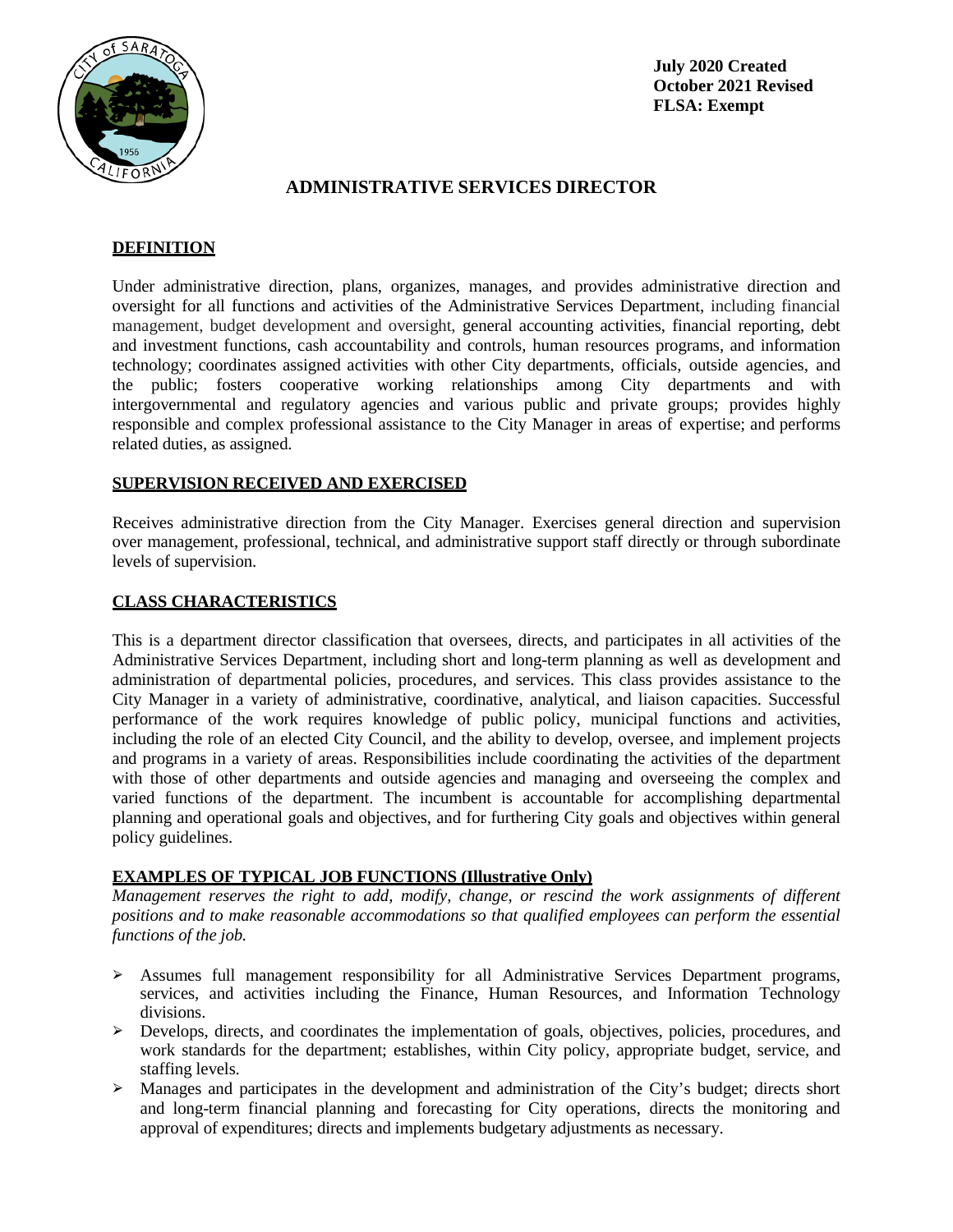- ➢ Selects, trains, motivates, and directs department personnel; evaluates and reviews work for acceptability and conformance with department standards, including program and project priorities and performance evaluations; works with employees to correct deficiencies; implements discipline and termination procedures; responds to staff questions and concerns.
- ➢ Contributes to the overall quality of the department's service by developing, reviewing and implementing policies and procedures to meet legal requirements and City needs; continuously monitors and evaluates the efficiency and effectiveness of service delivery methods and procedures; assesses and monitors the distribution of work, support systems and internal reporting relationships; identifies opportunities for improvement; directs the implementation of change.
- ➢ Conducts complex research, develops recommendations, prepares and presents staff reports and delivers presentations on research project.
- ➢ Monitors legal, regulatory, technology, and societal changes and court decisions that may affect the work of the department and /or impact the City financially; determines equipment acquisition, training programs, and procedural changes to ensure retention of qualified staff and the provision of services to the community in an effective, efficient, and economical manner. Oversees the development of consultant requests for proposals for professional services and the advertising and bid processes; evaluates proposals and recommends project award; coordinates with legal counsel to determine City needs and requirements for contractual services; negotiates contracts and agreements and administers same after award.
- ➢ Oversees the preparation of financial and other documents including operating and capital budgets, audits, the Annual Comprehensive Financial Report, recurring or special reports, agenda materials, policies, procedures, and other documents as needed.
- ➢ Oversees automated systems within the City, including prioritizing requests for applications development or enhancement, hardware and software standards, equipment acquisition and replacement.
- ➢ Oversees human resources services strategic plans, policies, and standards; directs recruitment and selection, comprehensive classification, job evaluation, compensation and benefits administration activities; directs Workers' Compensation program, evaluates return-to-work options and ensures compliance with mandated requirements.
- ➢ Performs other related duties as assigned.

# **QUALIFICATIONS**

### **Knowledge of:**

- ➢ Principles and practices of employee supervision, including work planning, assignment review and evaluation, discipline, and the training of staff in work procedures.
- ➢ Principles and practices of leadership.
- ➢ Organization and management practices as applied to the development, analysis, and evaluation of programs, policies, and operational needs of the assigned area of responsibility.
- ➢ Applicable federal, state, and local laws, codes, and ordinances relevant to the areas of responsibility.
- ➢ Financial analysis and research procedures.
- ➢ Principles, practices, and procedures of Citywide budget development, preparation and administration.
- $\triangleright$  Governmental accounting structures and impacts of financial and budgetary policies and decisions on short- and long-term financial plans.
- ➢ Debt Management functions and administration.
- ➢ Human resources strategies and administration.
- ➢ Administrative policy and process development and project management principles.
- ➢ Use and application of modern information and telecommunications systems, and technologies.
- $\geq$  Techniques for providing a high level of customer service by effectively dealing with the public, vendors, contractors, and City staff.
- ➢ The structure and content of the English language, including the meaning and spelling of words, rules of composition, and grammar.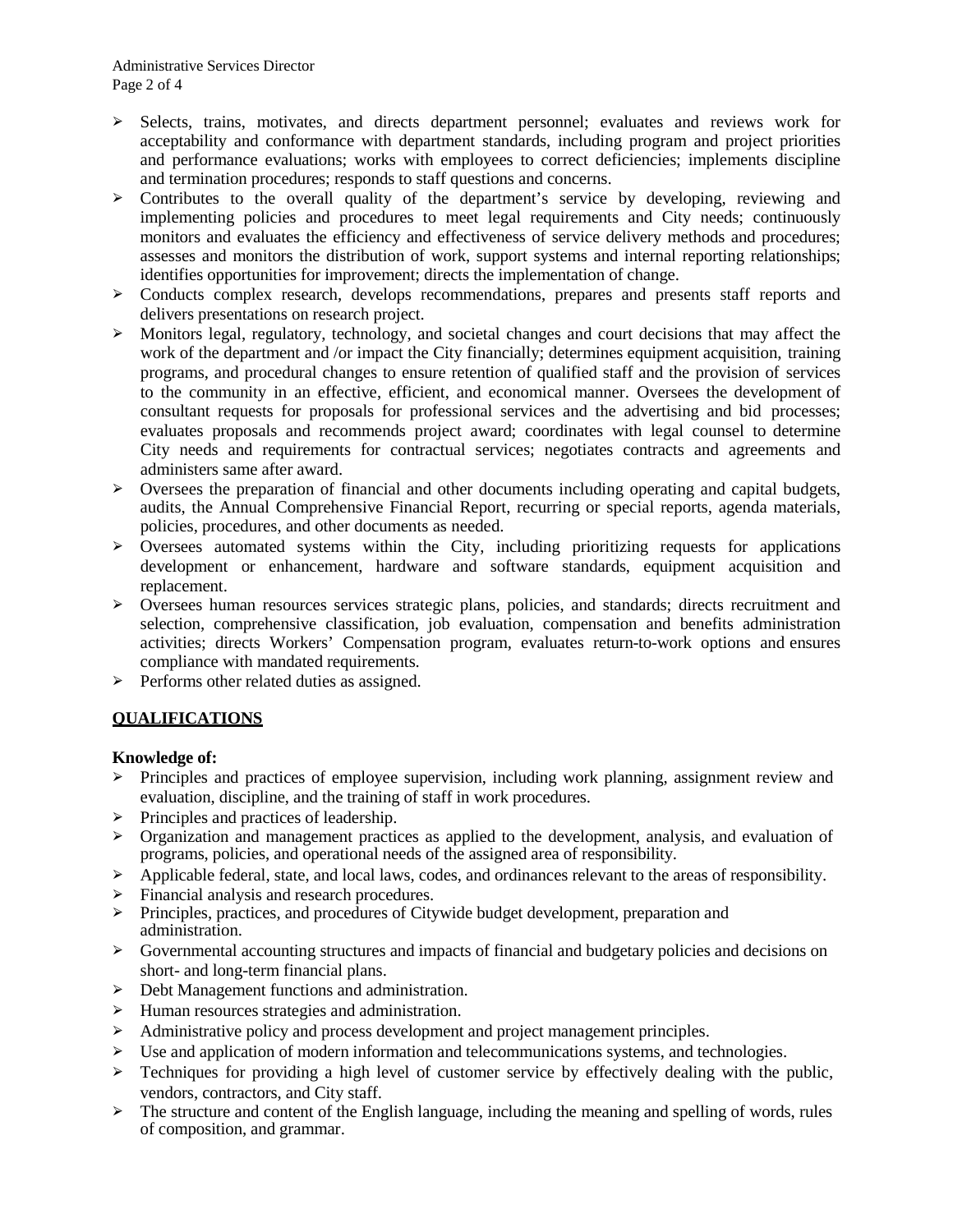- $\geq$  Modern equipment and communication tools used for business functions and program, project, and task coordination.
- ➢ Automated accounting, financial, banking, and document management systems and software programs to conduct, compile, and/or generate financial reports, forecasts, and budgetary documentation.

## **Ability to:**

- ➢ Select and supervise staff, provide training and development opportunities, ensure work is performed effectively, and evaluate performance in an objective and positive manner.
- ➢ Provide administrative, management, and professional leadership for the Finance, Human Resources, and Information Technology divisions.
- ➢ Understand, interpret, and apply all pertinent laws, codes, regulations, policies and procedures, and standards relevant to work performed.
- $\geq$  Conduct research, evaluate options, develop recommendations and prepare administrative, financial, and technical reports.
- ➢ Provide expert level government finance oversight and administrative support to the City Manager and City Council.
- ➢ Prepare and analyze complex budget and financial reports, and related documents.
- ➢ Develop and implement financial and administrative goals, objectives, policies, and priorities.
- $\geq$  Effectively represent the department and the City in meetings with individuals; governmental agencies; community groups; various business, professional, and regulatory organizations.
- $\geq$  Learn and understand the organization and operation of the City and of outside agencies as necessary to assume assigned responsibilities.
- ➢ Independently organize work, set priorities, meet critical deadlines, and follow-up on assignments.
- ➢ Effectively use computer systems, software applications, and modern business equipment to perform a variety of work tasks.
- $\geq$  Communicate clearly and concisely, both orally and in writing, using appropriate English grammar and syntax.
- $\triangleright$  Use tact, initiative, prudence, and independent judgment within general policy, procedural, and legal guidelines.
- $\geq$  Establish, maintain, and foster positive and effective working relationships with those contacted in the course of work.

# **Education and Experience:**

*Any combination of training and experience that would provide the required knowledge, skills, and abilities is qualifying. A typical way to obtain the required qualifications would be:*

Equivalent to a bachelor's degree in public or business administration, finance, economics, or closely related field and five (5) years of progressively responsible public sector finance and accounting experience in a management capacity which included some experience working with human resources and information technology programs. A Master's degree strongly desired.

### **Licenses and Certifications:**

- $\geq$  Possession of, or the ability to obtain, an appropriate, valid California driver's license upon appointment.
- ➢ Possession of a valid a Certified Public Accountant license in the State of California is highly desirable.